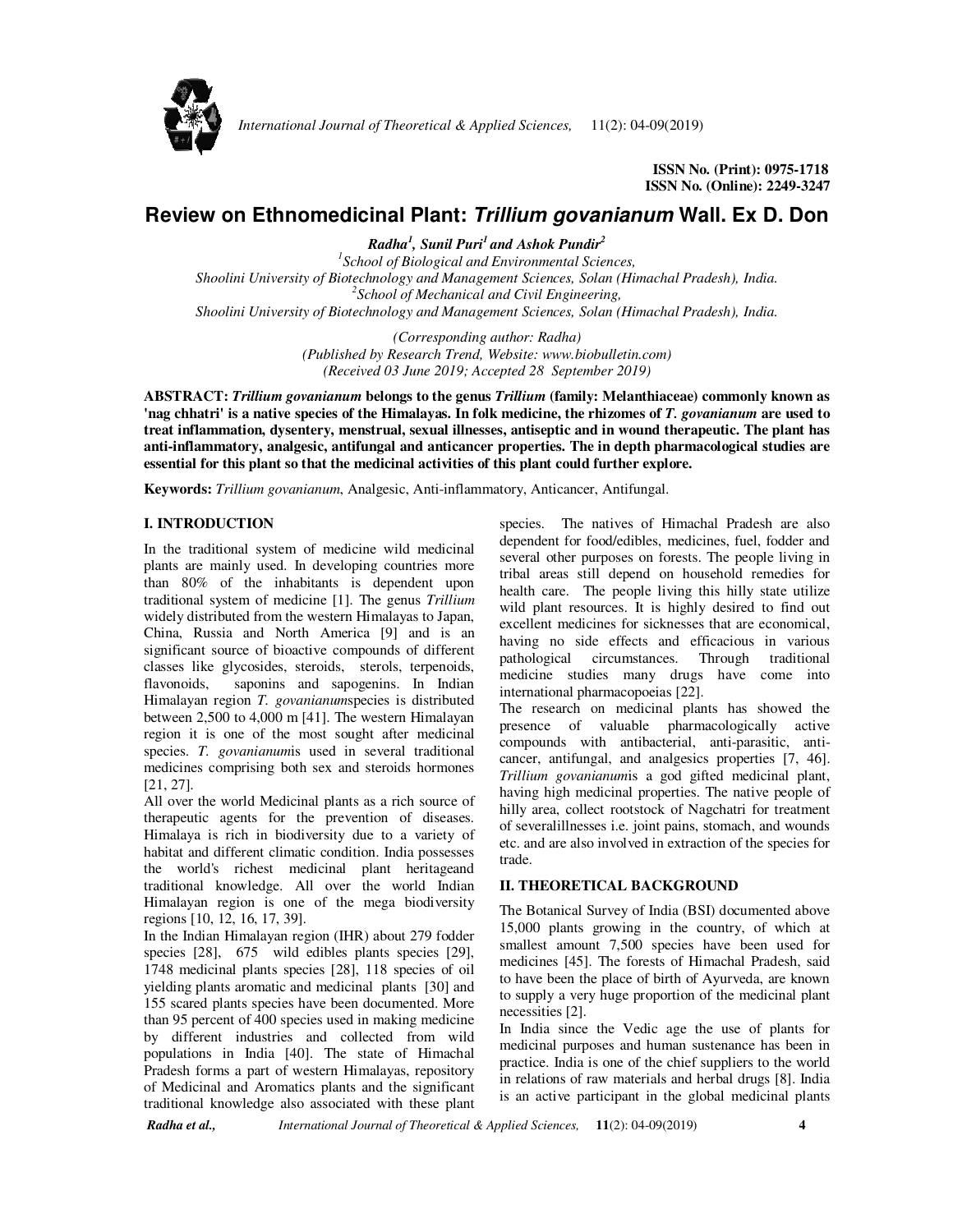market having the world's largest supplier of raw materials. Medicinal plants are one of the most significant constituents of the non-wood forest products sector [13].

In traditional health care and several cultures around the world medicinal plants have been used from centuries for primary health care. In developed as well as developing countries the recent developments in plant sciences, there has been a great increase in the use of plant based health products. Around the globe about 70- 80% people rely on medicinal plants [36]. There is vast demand for herbal products in global market. But India's share in global trade of Herbal and Medicinal plant is less than 1% [37]. The Indian Himalayan region (IHR) supports the sub-tropical, tropical, sub alpine vegetation and temperate it has a rich flora of aromatic and medicinal plants and so far 1748 species have been stated medicinally significant [18]. Medicinal plants are of excessive concern all over the Himalayan area, because they are important for traditional health care. Himalayan regions plants have vast market potential but due to overexploitation of medicinal plants and several other environmental and anthropogenic factors their growth is limited only to protected reserves and regions [15].

#### **III. GEOGRAPHICAL DISTRIBUTION**

*T. govanianum* is an endangered plant species from Himalayas. *T. govaninaum* is found in the vicinities of Himalayas especially in India, China, Nepal and Bhutan, found at an altitudinal of 2500–3800 m *T. govanianum*belonging to family Trilliaceae is an native medicinal plant of Himachal Pradesh, India. It is a trifoliate, robust, herbaceous plant species with deep green and red colored flower [31].

| Classification (Sharma, 2017) [31] |               |
|------------------------------------|---------------|
| Kingdom                            | Plantae       |
| Subkingdom                         | Tracheobionta |
| Super division                     | Spermatophyta |
| Division                           | Magnoliophyta |
| Class                              | Liliopsida    |
| <b>Subclass</b>                    | Liliidae      |
| Order                              | Liliales      |
| Family                             | Liliaceae     |
| Genus                              | Trillium      |
| <b>Species</b>                     | T. govanianum |



**Fig. 1.** Botanical study of the important medicinal plant Nagchatri (*Trillium govanianum* Wall ex D.Don) found in the Himalayan region.

*T. govanianum* is a small and perennial herb with creeping, rootstock thick, stem erect unbranched, deep oxblood red and green flower at the apex. Leaves acute, broadly ovate, and arranged in a whorl at the summit of stem with a solitary stalked flower in the centre. Flower brown- purple. *T. govanianum* seed ovoid, fruit globular, red berry 1-2 cm long.The underground part of rhizome is key material of trade containing Trillarin which on hydrolysis yield diosgenin and used in preparation of sex hormones and steroidal hormones [5].

Biodiversity has always made available various services to mankind. Amongst the several constituents of biodiversity, medicinal plants are well known as

livelihood choice. *T. Govanianum* can be the best e.g. as this species is commercially exploited for livelihood by the inhabitants. During the current 2 to 3 years, from the wild increasing demand of this species has resulted in over-exploitation. The area does not have any certification standards and ends up losing hefty revenue. The native people are highly dependent on forest and forest resources for their livelihood, primarily the collection ofwild medicinal plant species. The native people are unaware about the use of the plant, the reason behind its rapid demand and the final destination of the raw material**.** The foremost significant thing is to make awareness and give training to native people about sustainable exploitation of medicinal plant wealth

*Radha et al., International Journal of Theoretical & Applied Sciences,* **11**(2): 04-09(2019) **5**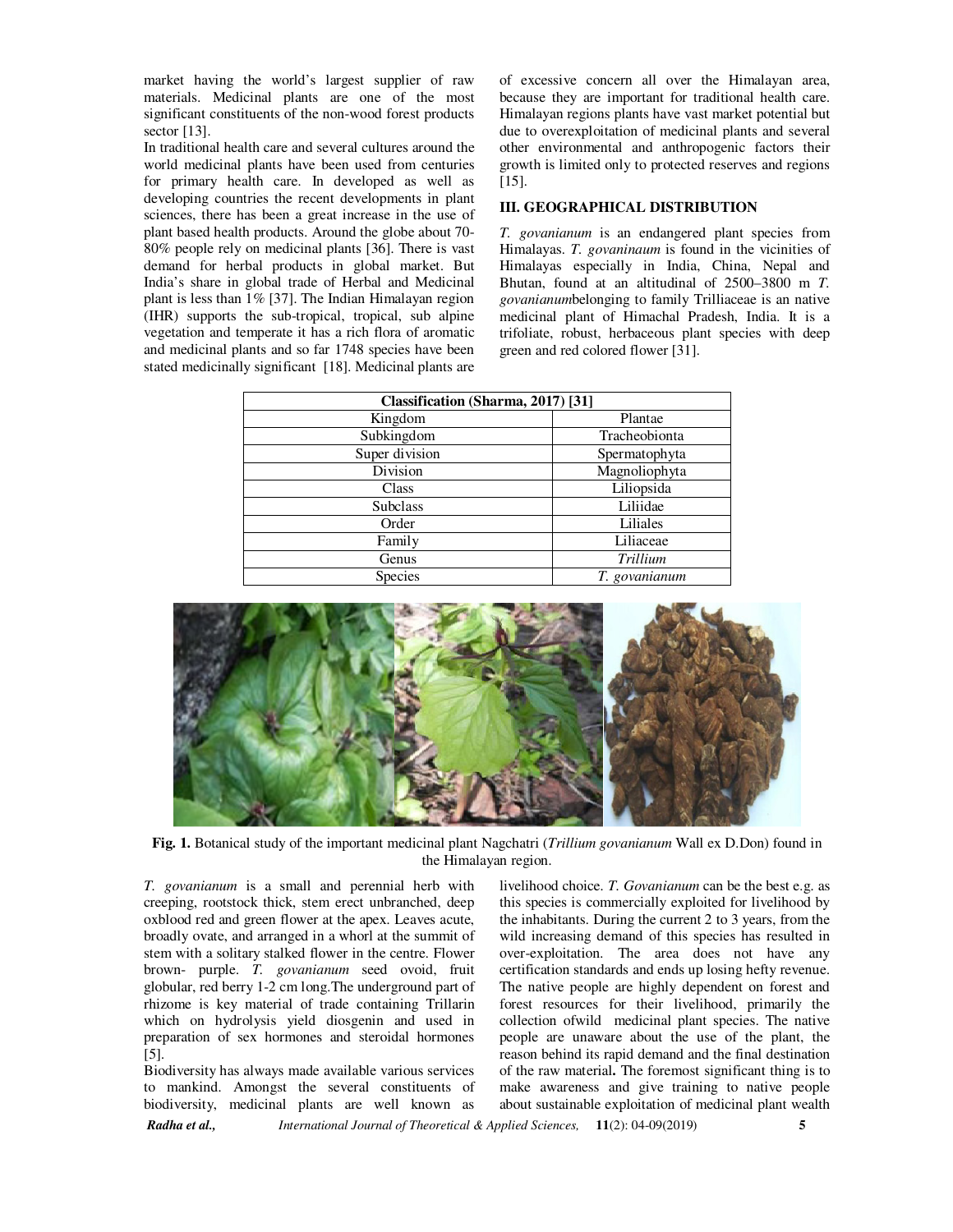in hillside management for plant resources. In tribal areas there is urgent need to encourage its large-scale cultivation. The government should raise nurseries and make available plant material to native people. It will not only benefit in its conservation, but also increase their source of income (Sharma 2017) [31].

*Trillium* **species:** *Trillium*s have several species, known and main species of this plant are written below.<br>Talbidum, T. angustipetalum, T. apetalon, T. *T. angustipetalum, camschatcense*, *T. catesbaei*, *T. cernuum*, *T.channellii*, *T. chloropetalum*, *T. crockerianum*, *T. cuneatum*, *T. decipiens*, *T. decumbens*, *T. discolor*, *T. erectum*, *T. flexipes*, *T. foetidissimum*, *T. govanianum*, *T. gracile*, *T. grandiflorum*, *T. hagae*, *T. komarovii*, *T. kurabayashii*, *T. lancifolium*, *T. ludovicianum*, *T. luteum*, *T. maculatum*, *T. miyabeanum*, *T. nivale*, *T. oostingii*, *T. ovatum*, *T. persistens*, *T. petiolatum*, *T. pusillum*, *T. recurvatum*, *T. reliquum*, *T. rugelii*, *T. sessile*, *T. simile*, *T. smallii*, *T. stamineum*, *T. sulcatum*, *T. taiwanense*,*T. tschonoskii*, *T. underwoodii*, *T. undulatum*, *T. vaseyi*, *T. viride*, *T. Viridescens* and *T. yezoense* (Sharma and Parashar 2017) [34].

Dried roots of *Trillium* species that are used traditionally for immune regulation and also as anantiageing agent, and anti-inflammatory. Cytotoxicity belongings of roots of several species of *Trillium* can be used against lungs, liver, breastcarcinoma cells. *Trillium* Genus is rich in steroidal Saponins, e.g. *T. erectum, T. kamtschaticumpall, T. Tschonoskiimaxim* [44].

#### **IV. PHYSICOCHEMICAL PARAMETERS**

Total ash value in the rhizome of *T. Govanianum* is 12.5 percent, water soluble ash 4.0 percent, acid soluble ash 2.4 percent and acid insoluble ash 0.8 percent w/w. Extractive values are high for solvents like methanol (18.75%) and water (21.5%) as compare to non-polar solvents, which is an indicative of abundance of sugars, and other polar compounds like saponins, glycosides, flavonoids and steroids. In *T. govanianum* ash value in the rhizomeis 12.5%, water soluble ash 0.4%, and acid soluble ash 2.4%. Extractive values are high for solvent like water (21.5%) and methanol (18.75%) as compare to non-polar solvents and it shows the abundance of sugars, and other polar compounds like saponins, glycosides, steroids and flavonoids.

#### **V. PHYTOCHEMICAL ANALYSIS**

The phytochemical tests on *T. Govanianum* rhizome shown the presence of secondary metabolites in methanolic extract and its fractions, such as steroidal saponins, glycosides, tannins, flavonoids and sterols. The rhizomes of *T. Govanianum* revealed the presence of secondary metabolites in methanolic extracts, such as tannins, glycosides, saponins, flavonoids and sterols [23, 24, 25].

**Therapeutic uses:** *T. govanianum*has antiinflammatory activity, analgesic, anti-cancer activity, anti-fungal activity and anti-oxidant activity (Sharma, 2017) [31].

**Analgesic and Anti-inflammatory activity:** Therefore, the rhizomes of *Trillium* species could serve as potential novel source of compounds effective for inflammation and alleviating pain.



**Fig. 2.** Phytochemicals found in *Trillium govanianum.*

**Antifungal activity:** Three known compounds pennogenin, borassoside E, anddiosgenin were isolated from rhizomes of *T. govanianum*. Borassoside E and Govanoside A compounds exhibited good to modest activities against *A. flavus* ATCC 9643, *A. niger* ATCC 16888, *C. glabrata* ATCC 90030 and *C. albicans* ATCC 18804 [26].

**Antioxidant activity:** *T. govanianum* rhizomes exhibited the antioxidant activity. The antioxidant activity of the extract as well as its fractions was lesser than ascorbic acid and BHT. This less scavenging capacity of the extract or its fractions might be attributed to the presence of large sized fatty components [23].





**Significance of** *Trillium: Trillium* is a very significant plant. It is medicinal as well as herbal in nature. Its several parts like leaves and roots can be used for the treatment of dysentery and diarrhea, each part possesses medicinal property, so it is not at all wrong to say that *Trillium* is a magical herb with lots of properties. It is very long lived herb act as antiseptic, antitumor, antispasmodic, and diuretic as well as ophthalmic. Several species of *Trillium* like *erectum*and *T. tschonoskii* has cytotoxic action. So, it is possible that many other plants of this species may possess same activity. Due to this reason this plant and its other species can be studied further for several other activities. The primary and important therapeutic use of *Trillium* that is to stop bleeding or hemorrhages.So present study will help in the conservation as well as future study of this plant, as there is a long way to go to know more about this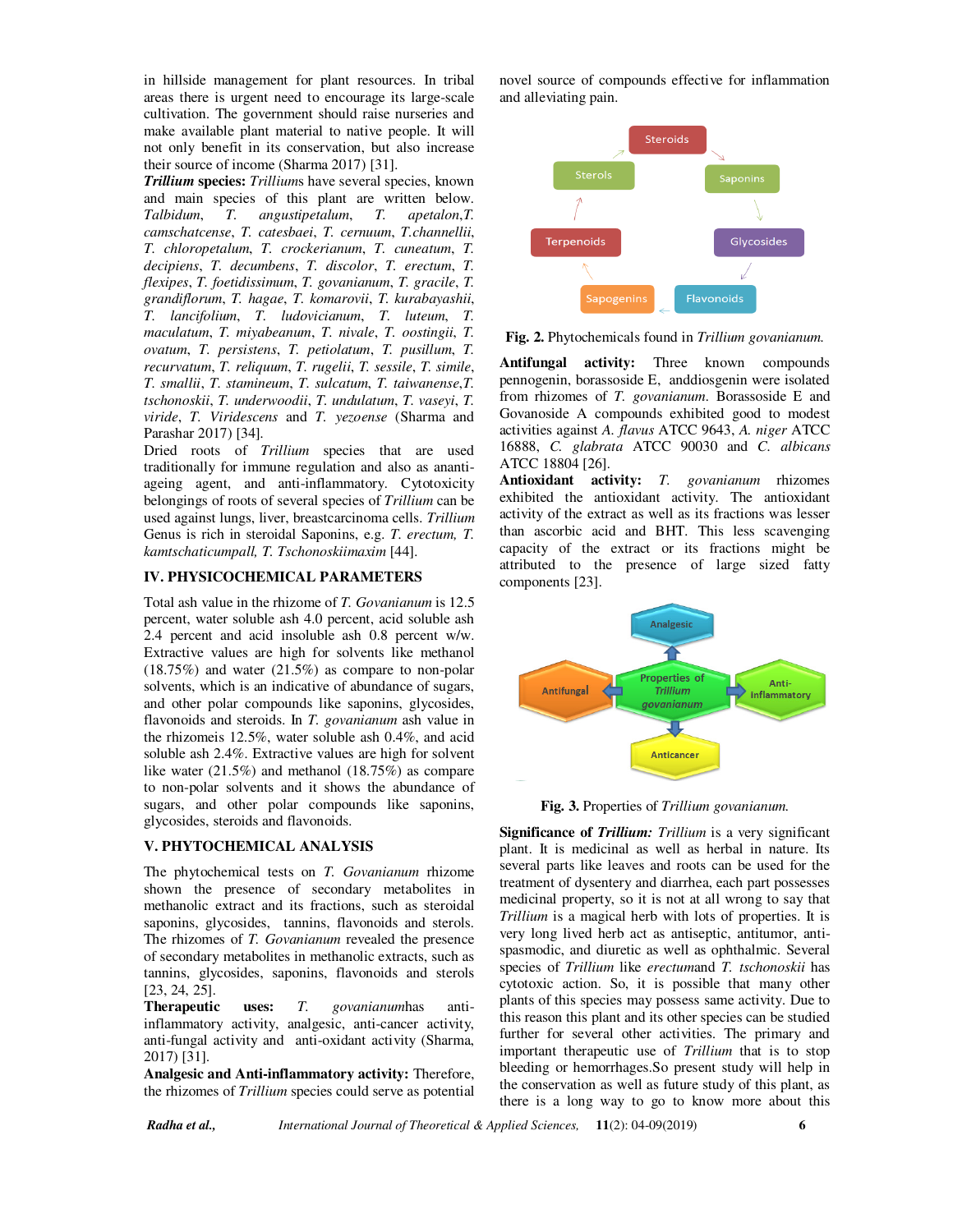important and precious medicinal as well as herbal plant.

The review of literature indicates that *T. Govanianum*  Wall. Ex D. Don is widely distributed in the IHR between 2,500 to 4,000 m but in 2011, the population in the wild habitats of the species had gone down to a great extent due to the large scale exploitation [41].



**Fig. 4.** Uses of Rhizome [21].

#### **VI. DISCUSSION**

The demand of this drug is high in the international markets due to its effective medicinal properties. The increasing demand of Naagchatri in the herbal industry a promising medicinal plant found in the temperate zone of the Himalayas is leading to its excessive exploitation. Over the last 6 months, huge amounts of the dried herb have been seized by the Forest Department. It has become a lucrative source of income for villagers. Continuous exploitation by poaching of this significant drug from its local surroundings of Himalayas is a matter of concerned worldwide concern in the near future. More appropriate techniques towards its conservation and ban on its exploitation from the Himalayas can conserve this rare herb Nagchatri. In Himachal Pradesh was notice that the local inhabitants were collecting Nagchatri in huge amount. There is a risk of its extinction as the plant is uprooted from the base.

#### **VII. CONCLUSION**

In western Himalaya *T. govanianum*is one of the most sought plant but we found that the pharmacological research are not complete of this plant.*T. govanianum*  has anti-inflammatory, anticancer, analgesic and antifungal properties. To our surprise we don't found any literature regarding antibacterial, anthelmintic, antiviral, hepatoprotective activities of this plant. So pharmacological studies regarding various activities of this plant can be done.

Himachal Pradesh has varied atmospheric conditions due to altering altitude from east to west and from north to south. Wide differences in altitude, topography and climate conditions make this state a suitable habitat for variety of flora and fauna [4]. According to World Health Organization report 81 percent of the developing world depends on traditional medicines and of these, 85 percent use plants or plant extracts as the active component [35]. *T. govanianum* is an endangered medicinal plant used to curve different diseases like dysentery, diarrhoea, sexual, ulcerous wounds and menstrual disorders.

The practice of medicinal plants is a universal. Medicinal plants have ability to treat both noninfectious and infectious diseases. As back as the beginning of the human civilization use of plants and plant products as medicines could be traced. Wild plants used in traditional medicine contain a huge array of ingredients that can be used in the cure of ailments. Medicinal plants are good sources of pharmacological products and as a natural compound that acts as a new anti-infectiousagent [42].

Medicinal have the ability to create a huge number of organic phytochemicals. Sometime secondary metabolites (organic phytochemicals) are made by the plants for self-defence system [6]. A large number of secondary metabolites in the last 20 years have been reported from different-different plants for their antimicrobial action. The demands of plants based products have increased due to they are nonnarcotic,natural products, easily biodegradable. They are easily available and have no side effects at reasonably costs [14].

In many researchinstitutes studies have undertaken on the traderecord of medicinal plants, which were foundremunerative and suitable for commercialcultivation [38].

Wild medicinal plants used by tribal people fromcenturies for efficacy, safety, lesser side effects and culturalacceptability. Medicinal plant products have utilized with varying successto prevent and cure diseases [19]. In the world market syntheticproducts have high side effect, so herbal products are gaining popularity [32]. Plants are one of the most important sources of medicines. Throughout the world medicinal plants are widelyusedin two distinct areas ofhealth management; modern system of medicine and traditional system of medicine.

The traditional medicine mainly functionsthrough two different streams:

(i) Codified and organizedIndian system of medicines like Ayurveda Siddhaand Unannietc

(ii) Local or folk or tribal stream [20].

# **REFERENCES**

[1]. Abbasi, A.M., Khan, M.A., Ahmad, M., Qureshi, R., Arshad, M. and Jahan, S. (2010). Ethno botanical study of wound healing herbs among the tribal communities in Northern Himalaya Ranges District Abbottabad. Pakistan. *Pak. J. Bot.,* **42**(6): 3747-3753.

[2]. Aryal, M. (1993). Diverted wealth.The *Trade in Himalan Herbs.Himal.,* **6**(1): 52-58.

[3]. Balokhra, J.M. (1995). The Wonderland Himachal Pradesh, H.G. Publications, New Delhi.

[4]. Chauhan, N.S. (1999). Medicinal and Aromatic Plants of Himachal Pradesh. Indus Publishing Company, New Delhi, India.

[5]. Dhaliwal, D.S. and Sharma, M. (1999). Flora of Kullu District (Himachal Pradesh). Bishen Singh Mahendra Pal Singh, 633-634.

[6]. Evans, J.S., Pattison, E., and Morris, F. (1986). Antimicrobial agents from plant cell culture. *In*:

*Radha et al., International Journal of Theoretical & Applied Sciences,* **11**(2): 04-09(2019) **7**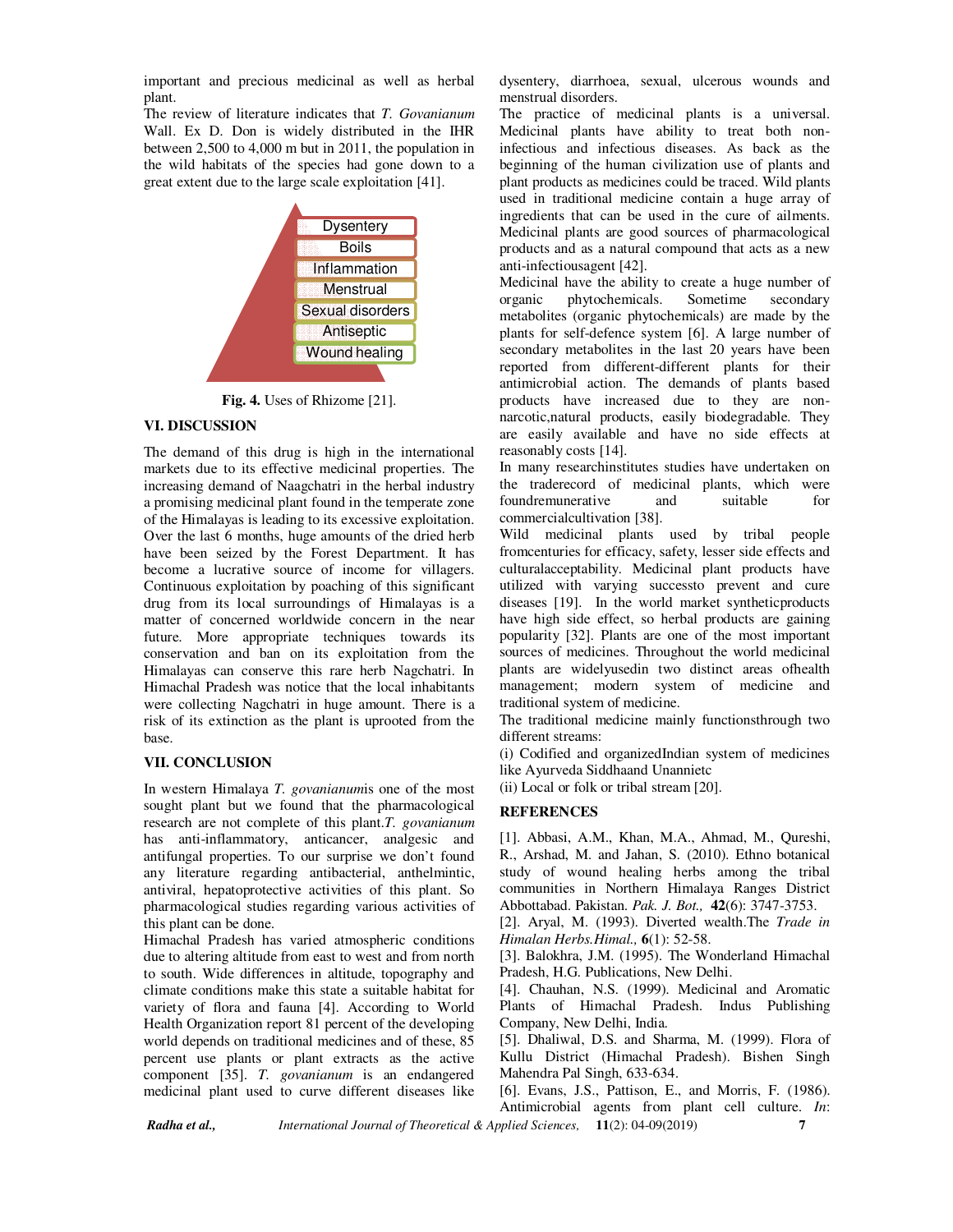secondary metabolites in plant cell culture. Morris p, Scraggs A, Staffordand fowler M. (eds.) (Cambridge University London), **12.**

[7]. Ficker, C.E., Smith, M.L., Susiarti, S., Leaman, D.J., Irawati, C. and Arnason J.T. (2003). Inhibition of human pathogenic fungi by members of Zingiberaceae used by the Kenyah (Indonesian Borneo). *J Ethnopharmacol,* **85**: 289-293.

[8]. Grunwald, H. (2000). An economic overview of herbal drug trade. *WHO Report*, **1**: 77-181.

[9]. Gates, R.R. (1917). A systematic study of the North American genus *Trillium*, its variability, and its relation to Paris and Medeola. Ann. *MI. Bot. Gard*., **40**: 43-92.

[10]. Heywood, V.H. (2000). Global biodiversity assessment. Cambridge University Press, Cambridge.

[11]. Huang, W. and Zou, K. (2011). Cytotoxicity of a plant steroidal saponin on human lung cancer cells. *Asian Pac. J. Cancer Prev*., **12**(2): 513-517.

[12]. Jade Ann Grace P. Dalisay, Porferio S. Bangcaya and Mark Arcebal K. Naïve (2018). Taxonomic Studies and Ethnomedicinal uses of Zingiberaceae in the Mountain Ranges of Northern Antique, Philippines. *Biological Forum – An International Journal,* **10**(2): 68-73.

[13]. Jain, M.K. (2001). Review of human natures: Genes, cultures and the human prospect. *Review of Biology*, **76**: 345-346.

[14]. Kannan, P., Ramadevi, S.R. and Hopper, W. (2009). Antibacterial activity of *Terminenaliachebula*  fruit extract. *African Journasl of Microbiology Research,* **3**: 180-184.

[15]. Kala, C.P. (2008). High altitude medicinal plants: A promising resource for developing herbal sector. *Hima-Paryavaran*, **20**(2): 7-9.

[16]. Kanchan Bhardwaj, Bharat Bhushan, Ravinder Kumar, Shivani Guleria and Harsh Kumar (2019). Ethnomedicinal Remedy for Gastrointestinal Disorders in Rural and Remote areas of Jammu and Kashmir: A Review. *Biological Forum – An International Journal*, **11**(1): 137-148.

[17]. Kumar and Sampy Duggal (2019). Ethnomedicinal Diversity of Aromatic Plants in Foot Hill Regions of Himachal Pradesh, India Gulshan. *International Journal of Theoretical & Applied Sciences*, **11**(1): 18-39.

[18]. Lange, D. and Schippmann, U. (1997). Trade survey of medicinal plants in Germany: Acontribution to international plant species conservation. *Bundesamtfür Naturschutz, Bonn*.

[19]. Larsen, H.O. and Olsen, C.S. (2007). Unsustainable collection and unfair trade? Uncovering an assessing assumptions regarding Central Himalayan medicinal plant conservation. *Biodiversity and Conservation*, **16**(6).

[20]. Mazid M., Khan T.A., Mohamad F., (2012). Medicinal plants of rural India: A review of use by Indian folks. *Indo Global Journal of Pharmaceutical Sciences*, **2**(3): 286-304.

[21]. Pant, S., & Samant, S. (2010). Ethnobotanical observations in the Mornaula reserve forest of Komoun, West Himalaya, India. *Ethnobot. Leafl*., **14**: 193-217.

[22]. Patwardhan, B., Warude, D., Pushpangadan, P., and Bhatt, N. (2005). Ayurveda and traditional Chinese medicine: a comparative overview. *Evidence-Based Complementary and Alternative Medicine*, **2**(4): 465- 473.

[23]. Rahman ur, S., Ismail, M., Shah, M.R., Iriti, M., and Muhammad, S., GC/MS. (2015). Analysis, free radical scavenging, anticancer β glucuronidase inhibitory activities of *Trillium govanianum* rhizome. *Bangladesh J. Pharmacol.*, **10**: 577-583.

[24]. Rahman, S., Ismail, M., Khurram, M., and Inam, Haq. (2015). Pharmacognostic and Ethnomedicinal studies on *Trillium govanianaum. Pak. J. Bot*. **47**: 187- 192.

[25]. Rahman, S., Ismail, M., Shah, M.R., Adhikari, A., Anis, I., Ahmad, M.S. and Govanoside, A. (2015). A new steroidal saponin from rhizomes of *Trillium govanianum*. *Steroids,* **104**: 270-275.

[26]. Rahman, S., Adhikari, A., Ismail, M., Raza, Shah, M., Khurram, M., and Shahid, M. (2016). Beneficial Effects of *Trillium govanianum* Rhizomes in Pain and Inflammation. *Molecules,* **8**: 20-21.

[27]. Rani, S., Rana, J. and Rana, P. (2013). Ethnomedicinal plants of Chamba district, Himachal Pradesh*. India. J. Med. Plant Res.* **7**: 3147-3157.

[28]. Samant, S.S., Dhar, U. and Palni, L.M.S. (1998). Medicinal plants of Indian Himalaya: Diversity distribution potential values. Gayanodya Prakashan, Nainital.

[29]. Samant, S.S. and Dhar, U. (1997). Diversity, endemism and economic potential of wild edible plants of Indian Himalaya. *Int. J. Sustain Dev World Ecol.,* **4**: 179-191.

[30]. Samant, S.S., and Palni, L.M.S. (2000). Diversity, Distribution and Indigenous uses of essential oil yielding plants of Indian Himalayan Region. *J. Med. Arom. Plant Sci.,* **22**: 671-684.

[31]. Sharma, D.K. (2017). Review on traditional medicinal plant *Trillium govanianum* (Nagchatri). *Journal of Medicinal Plant studies*, **5**(2): 120-122.

[32]. Sharma A., Shanker C., Tyagi L.K., Singh M., Rao C.V., (2008). Herbal medicine for market potentialin India: An overview. *Academic Journal of Plant Sciences*, **1**(2): 26-36.

[33]. Sharma, O.R. Arya, D., Goel, S., Vyas, K. and Shinde, P. (2008). *Trillium govanianum* Wall. Ex D. Don (Nagchatri): An important Ethno medicinal Plant of Himalayan region (Himachal Pradesh). *Journal of Medicinal Plants Studies*, **6**(1): 11-13.

[34]. Sharma, A., and Parashar, B. (2017). Review on *Trillium govanianum. World Journal of Pharmaceutical Research*, **6**(2): 500-511.

[35]. Sheldon, J.M., Balick, M., and Laird, S. (1998). Is using medicinal plants compatible with conservation? Plant Talk April, 29-31.

[36]. Singh, J.S. (2002). The biodiversity crisis a multifaceted review. *Current Science*, **82**(6): 638.

[37]. Sinha, A. & Brault, S. (2005). Assessing sustainability of non-timber forest product extractions: How fire affects sustainability. *Biodiversity and Conservation*, **14**(14): 3537-3563.

[38]. Tannan, S.K. and Tannan, K. (2006). Medicinal plant and products exports: Potential untapped. *Journal of Facts for You.,* **26**(6): 21-25.

*Radha et al., International Journal of Theoretical & Applied Sciences,* **11**(2): 04-09(2019) **8**